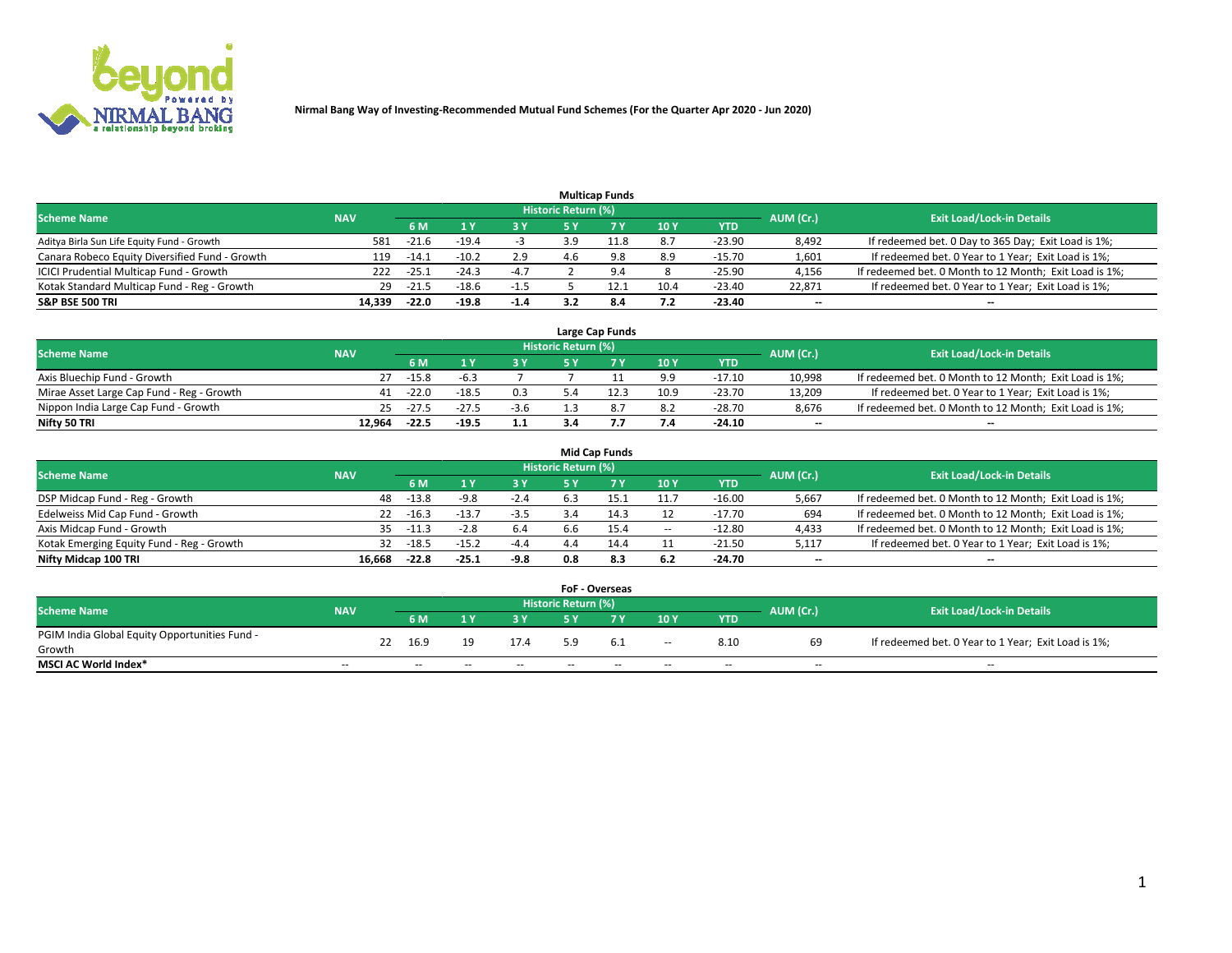

|                                                  |            |         |         |        |                     | Large & Midcap |      |            |           |                                                        |
|--------------------------------------------------|------------|---------|---------|--------|---------------------|----------------|------|------------|-----------|--------------------------------------------------------|
| <b>Scheme Name</b>                               | <b>NAV</b> |         |         |        | Historic Return (%) |                |      |            | AUM (Cr.) | <b>Exit Load/Lock-in Details</b>                       |
|                                                  |            | 6 M     |         | 3 Y    | 5 Y                 |                | 10Y  | <b>YTD</b> |           |                                                        |
| Canara Robeco Emerging Equities - Growth         | 80         | $-15.5$ | -14.⊥   | $-1.9$ | b.b                 | 17.8           | 14.6 | $-17.90$   | 4,254     | If redeemed bet. 0 Year to 1 Year; Exit Load is 1%;    |
| Invesco India Growth Opportunities Fund - Growth | 29         | $-20.4$ | $-14.9$ | 1.5    | 4.4                 |                | 9.6  | $-21.30$   | 1,986     | If redeemed bet. 0 Year to 1 Year; Exit Load is 1%;    |
| Sundaram Large and Mid Cap Fund - Reg - Growth   | 27         | $-26.0$ | $-20.8$ | $-1.9$ | 3.8                 | 10.4           |      | $-26.60$   | 885       | If redeemed bet. 0 Month to 12 Month; Exit Load is 1%; |
| Principal Emerging Bluechip Fund - Growth        | 87         | $-17.2$ | $-14.4$ | $-2.5$ |                     |                | 11.4 | $-19.00$   | 1,596     | If redeemed bet. 0 Day to 365 Days; Exit Load is 1%;   |
| NIFTY Large Midcap 250 TRI                       | 5.742      | $-20.8$ | $-19.4$ | $-2.4$ | 3.9                 | 10.1           | 8.1  | -22.60     | $- -$     | --                                                     |

|                                  |            |         |         |        |                     | <b>Focused Funds</b> |        |            |           |                                                        |
|----------------------------------|------------|---------|---------|--------|---------------------|----------------------|--------|------------|-----------|--------------------------------------------------------|
| <b>Scheme Name</b>               | <b>NAV</b> |         |         |        | Historic Return (%) |                      |        |            | AUM (Cr.) | <b>Exit Load/Lock-in Details</b>                       |
|                                  |            | 6 M     |         |        |                     |                      | 10Y    | <b>YTD</b> |           |                                                        |
| Axis Focused 25 Fund - Growth    | 24         | $-20.2$ |         |        |                     | 10.9                 | $\sim$ | $-20.90$   | 8.185     | If redeemed bet. 0 Month to 12 Month; Exit Load is 1%; |
| SBI Focused Equity Fund - Growth | 123        | $-17.8$ | $-12.6$ |        | 6.4                 |                      |        | $-19.60$   | 7,012     | If redeemed bet. 0 Year to 1 Year; Exit Load is 1%;    |
| <b>S&amp;P BSE 500 TRI</b>       | 14.339     | $-22.0$ | $-19.8$ | $-1.4$ |                     | 8.4                  | 7.2    | -23.40     | $- -$     | $-$                                                    |

| <b>Small Cap Funds</b>                         |            |         |         |                            |        |           |       |            |                          |                                                     |  |  |  |
|------------------------------------------------|------------|---------|---------|----------------------------|--------|-----------|-------|------------|--------------------------|-----------------------------------------------------|--|--|--|
| <b>Scheme Name</b>                             | <b>NAV</b> |         |         | <b>Historic Return (%)</b> |        |           |       |            | AUM (Cr.)                | <b>Exit Load/Lock-in Details</b>                    |  |  |  |
|                                                |            | 6 M     |         | 3 Y                        | 5 Y    | <b>7Y</b> | 10Y   | <b>YTD</b> |                          |                                                     |  |  |  |
| Franklin India Smaller Companies Fund - Growth | 36         | -28.1   | $-32.9$ | $-12.5$                    | $-1.4$ | 11.8      | 10.2  | $-28.60$   | 4,506                    | If redeemed bet. 0 Year to 1 Year; Exit Load is 1%; |  |  |  |
| HDFC Small Cap Fund - Growth                   | 28         | $-29.3$ | $-34.9$ | -8.4                       | 1.6    | 8.9       | 7.3   | $-27.90$   | 6,247                    | If redeemed bet. 0 Year to 1 Year; Exit Load is 1%; |  |  |  |
| L&T Emerging Businesses Fund - Reg - Growth    | 16         | $-29.3$ | $-32.4$ | $-10.9$                    | 2.8    | $- -$     | $\!-$ | $-29.20$   | 3,815                    | If redeemed bet. 0 Year to 1 Year; Exit Load is 1%; |  |  |  |
| SBI Small Cap Fund - Growth                    | 44         | $-18.7$ | $-13.9$ | 0.7                        | 7.8    | 19.5      | 15.4  | $-18.20$   | 2,704                    | If redeemed bet. 0 Year to 1 Year; Exit Load is 1%; |  |  |  |
| Nifty Smallcap 100 TRI                         | 4.811      | $-31.8$ | -38.3   | $-18.5$                    |        | 3.7       | 1.9   | -32.90     | $\overline{\phantom{a}}$ | --                                                  |  |  |  |

## **ELSS Schemes (Tax Saving u/s 80-C)**

| <b>Scheme Name</b>                           | <b>NAV</b> |         |         | <b>Historic Return (%)</b> |       |       |                          |            | AUM (Cr.) | <b>Exit Load/Lock-in Details</b> |
|----------------------------------------------|------------|---------|---------|----------------------------|-------|-------|--------------------------|------------|-----------|----------------------------------|
|                                              |            | 6 M     |         | <b>3Y</b>                  | 5 Y   |       | 10Y                      | <b>YTD</b> |           |                                  |
| Aditya Birla Sun Life Tax Relief 96 - Growth | 27         | $-15.2$ | $-13.5$ | 0.5                        | 4.6   | 12.9  | 9.5                      | $-16.20$   | 8,167     | Nil                              |
| Axis Long Term Equity Fund - Growth          | 40         | $-18.1$ | -8.6    |                            |       |       | 13.9                     | $-18.60$   | 17,495    | Nil                              |
| Canara Robeco Equity Tax Saver Fund - Growth | 58         | $-13.3$ | -9.8    | 2.9                        | 4.7   | 10.4  | 9.2                      | $-14.90$   | 829       | Nil                              |
| Invesco India Tax Plan - Growth              | 44         | $-17.6$ | $-12.7$ | 1.4                        | 4.6   | 12.2  | 10.6                     | $-18.80$   | 806       | Nil                              |
| Mirae Asset Tax Saver Fund - Reg - Growth    | 15         | $-20.3$ | $-15.4$ | 1.6                        | $- -$ | $- -$ | $\overline{\phantom{a}}$ | $-22.30$   | 2,671     | Nil                              |
| <b>S&amp;P BSE 200 TRI</b>                   | 4.667      | $-21.8$ | $-18.9$ | $-0.3$                     | 3.5   | 8.5   | 7.5                      | $-23.20$   | $- -$     | $-$                              |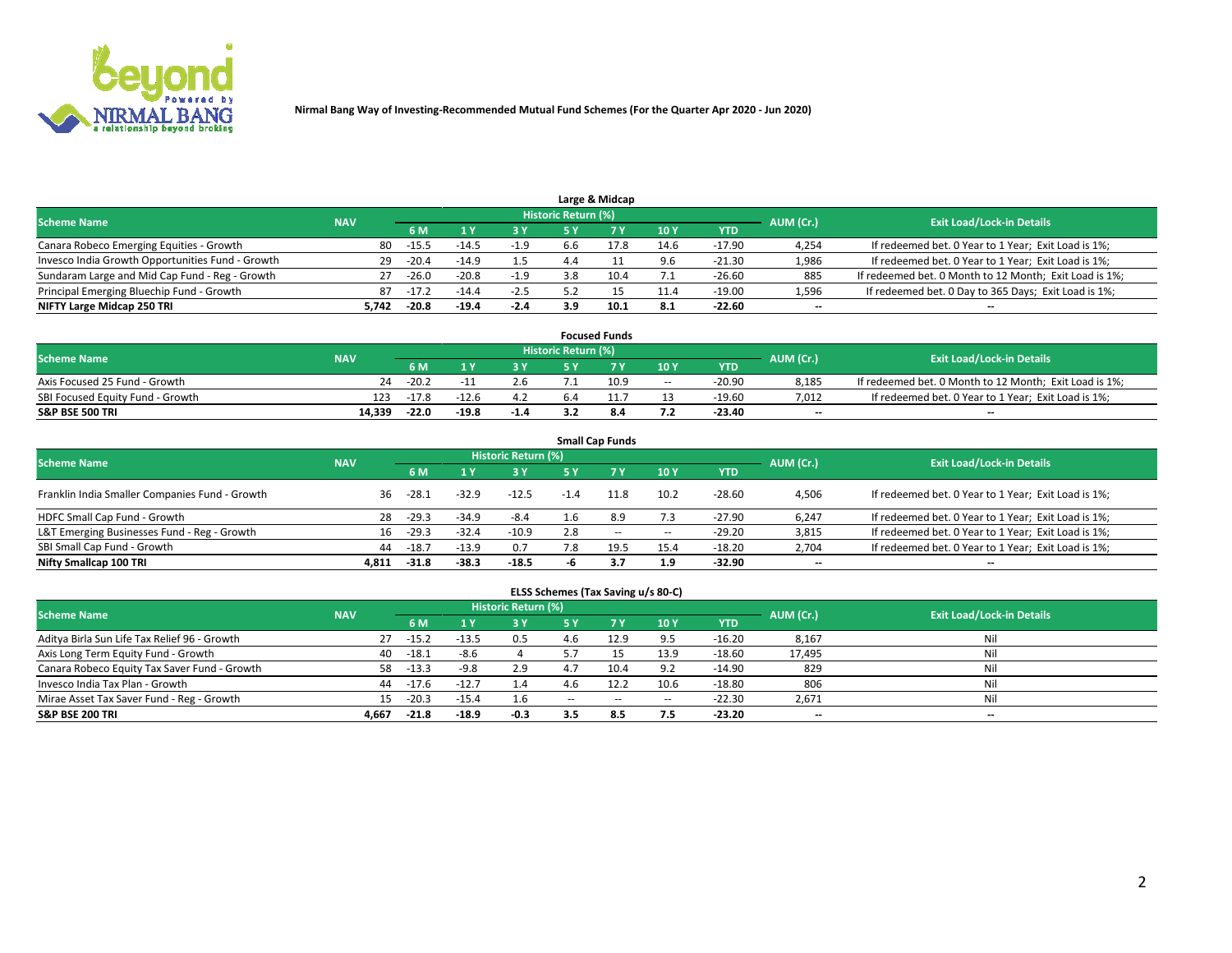

|                                           |            |                                  |         |        |     | <b>Contra/Value Fund</b> |      |            |       |                                                     |
|-------------------------------------------|------------|----------------------------------|---------|--------|-----|--------------------------|------|------------|-------|-----------------------------------------------------|
| <b>Scheme Name</b>                        | AUM (Cr.)  | <b>Exit Load/Lock-in Details</b> |         |        |     |                          |      |            |       |                                                     |
|                                           | <b>NAV</b> | 6 M                              |         | 3 Y    |     |                          | 10Y  | <b>YTD</b> |       |                                                     |
| Kotak India EQ Contra Fund - Reg - Growth | 42         | $-21.8$                          | $-19.3$ | 0.8    |     | 8.6                      | 7.6  | $-23.40$   | 631   | If redeemed bet. 0 Year to 1 Year; Exit Load is 1%; |
| Invesco India Contra Fund - Growth        | 40         | -17.5                            |         | 0.9    | b.b |                          | 10.2 | $-18.90$   | 3,658 | If redeemed bet. 0 Year to 1 Year; Exit Load is 1%; |
| UTI Value Opportunities Fund - Growth     | 51         | $-18.7$                          | $-16.9$ | $-1.3$ | 0.8 |                          | 7.8  | $-21.60$   | 3,294 | If redeemed bet. 0 Year to 1 Year; Exit Load is 1%; |
| Nippon India Value Fund - Growth          | 57         | $-23.7$                          | $-22.7$ | $-4.4$ | 1.8 | 8.8                      |      | $-24.80$   | 2,162 | If redeemed bet. 0 Year to 1 Year; Exit Load is 1%; |
| <b>S&amp;P BSE 500 TRI</b>                | 14,339     | $-22.0$                          | $-19.8$ | $-1.4$ |     | 8.4                      | 7.2  | $-23.40$   | $- -$ | $-$                                                 |

|                                                                           |            |         |         |                     |                          | Sector/Thematic |                          |          |                          |                                                        |
|---------------------------------------------------------------------------|------------|---------|---------|---------------------|--------------------------|-----------------|--------------------------|----------|--------------------------|--------------------------------------------------------|
| <b>Scheme Name</b>                                                        | <b>NAV</b> |         |         | Historic Return (%) |                          |                 |                          |          | AUM (Cr.)                | <b>Exit Load/Lock-in Details</b>                       |
|                                                                           |            | 6 M     |         | 73 Y.               | 5 Y                      | 7Y              | 10Y                      | YTD      |                          |                                                        |
| Canara Robeco Consumer Trends Fund - Reg -<br>Growth                      | 35         | $-17.0$ | $-7.4$  | 3.3                 |                          | 12              | 11.5                     | $-16.70$ | 314                      | If redeemed bet. 0 Year to 1 Year; Exit Load is 1%;    |
| Mirae Asset Great Consumer Fund - Growth                                  | 29         | $-22.3$ | $-14.5$ | 2.2                 | 5.3                      | 11.9            | $\hspace{0.05cm} \cdots$ | $-22.70$ | 774                      | If redeemed bet. 0 Year to 1 Year; Exit Load is 1%;    |
| <b>ICICI Prudential Technology Fund - Growth</b>                          | 49         | $-14.7$ | $-15$   | 7.6                 | 5.1                      | 13.7            | 12.7                     | $-15.30$ | 320                      | If redeemed bet. 0 Day to 15 Day; Exit Load is 1%;     |
| Nippon India Pharma Fund - Growth                                         | 178        | 20.2    | 18.3    | 11.5                |                          | 14.3            | 13.7                     | 17.20    | 2,190                    | If redeemed bet. 0 Year to 1 Year; Exit Load is 1%;    |
| BNP Paribas India Consumption Fund - Reg - Growth                         | 11         | $-12.5$ | $-1.9$  | $\sim$ $-$          | $\overline{\phantom{a}}$ | --              | $\hspace{0.05cm} \cdots$ | $-14.20$ | 441                      | If redeemed bet. 0 Month to 12 Month; Exit Load is 1%; |
| ICICI Prudential Banking and Financial Services Fund -<br>Retail - Growth | 42         | $-37.5$ | -36     | $-8.9$              | 2.8                      | 9.6             | 10.3                     | $-40.00$ | 2,535                    | If redeemed bet. 0 Day to 15 Day; Exit Load is 1%;     |
| <b>S&amp;P BSE 500 TRI</b>                                                | 14.339     | $-22.0$ | $-19.8$ | $-1.4$              | 3.2                      | 8.4             | 7.2                      | $-23.40$ | $\overline{\phantom{a}}$ | --                                                     |

| <b>Dynamic Asset Allocation Funds</b>                      |            |         |         |                            |     |                          |            |            |                          |                                                          |  |  |  |
|------------------------------------------------------------|------------|---------|---------|----------------------------|-----|--------------------------|------------|------------|--------------------------|----------------------------------------------------------|--|--|--|
| <b>Scheme Name</b>                                         | <b>NAV</b> |         |         | <b>Historic Return (%)</b> |     |                          |            |            | AUM (Cr.)                | <b>Exit Load/Lock-in Details</b>                         |  |  |  |
|                                                            |            | 6 M     |         | $-3Y$                      | 5 Y | <b>7Y</b>                | <b>10Y</b> | <b>YTD</b> |                          |                                                          |  |  |  |
| ICICI Prudential Balanced Advantage Fund - Reg -<br>Growth | 32         | $-14.2$ | $-9.3$  | 1.8                        | 4.9 | 9.3                      | 9.9        | $-15.60$   | 22,849                   | If redeemed bet. 0 Year to 1 Year; Exit Load is 1%;      |  |  |  |
| Invesco India Dynamic Equity Fund - Growth                 | 26         | $-13.0$ | $-8.9$  | 1.1                        | 4.1 | 9.2                      | 8.3        | $-13.20$   | 684                      | If redeemed bet. 0 Month to 3 Month; Exit Load is 0.25%; |  |  |  |
| Nippon India Balanced Advantage Fund - Growth              | 82         | $-12.2$ | $-10.1$ | 0.6                        | 3.9 | 9.1                      | 8.6        | $-13.50$   | 2,529                    | If redeemed bet. 0 Month to 12 Month; Exit Load is 1%;   |  |  |  |
| HDFC Balanced Advantage Fund - Growth                      | 157        | $-21.7$ | $-20.5$ | $-1.2$                     | 3.5 | 8.1                      | 7.6        | $-22.20$   | 32,369                   | If redeemed bet. 0 Year to 1 Year; Exit Load is 1%;      |  |  |  |
| SBI Dynamic Asset Allocation Fund - Reg - Growth           | 12         | $-12.5$ | $-11$   |                            | 3.7 | $\overline{\phantom{a}}$ | --         | $-14.20$   | 545                      | If redeemed bet. 0 Month to 12 Month; Exit Load is 1%;   |  |  |  |
| NIFTY 50 Hybrid Composite Debt 65:35 Index                 | 9,118      | $-12.2$ | $-8.3$  | 4.2                        | 5.7 | 8.5                      | 8.1        | $-13.70$   | $\overline{\phantom{a}}$ | --                                                       |  |  |  |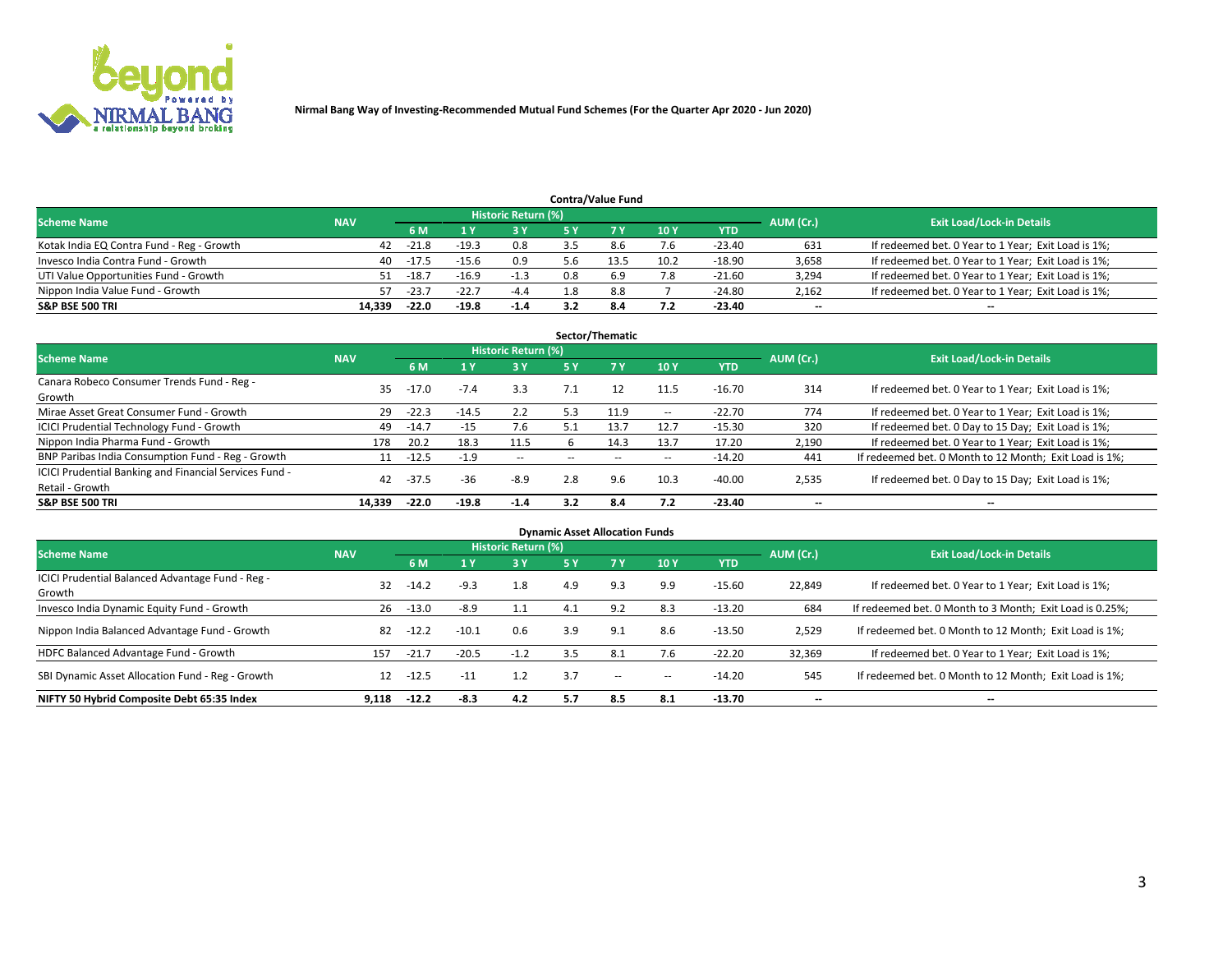

|                                                 |            |         |         |                            |       | <b>Hybrid Aggressive</b> |                          |          |                          |                                                        |
|-------------------------------------------------|------------|---------|---------|----------------------------|-------|--------------------------|--------------------------|----------|--------------------------|--------------------------------------------------------|
| <b>Scheme Name</b>                              | <b>NAV</b> |         |         | <b>Historic Return (%)</b> |       |                          |                          |          | AUM (Cr.)                | <b>Exit Load/Lock-in Details</b>                       |
|                                                 |            | 6 M     |         | 73 Y                       |       |                          | 10Y                      | YTD      |                          |                                                        |
| ICICI Prudential Equity & Debt Fund - Growth    | 113        | $-17.$  |         | $-0.5$                     |       | 10.6                     | 10.7                     | $-19.10$ | 16,219                   | If redeemed bet. 0 Year to 1 Year; Exit Load is 1%;    |
| Mirae Asset Hybrid - Equity Fund - Reg - Growth | 13         | $-14.4$ | $-10.8$ | 2.5                        | $- -$ | $\sim$                   | $\overline{\phantom{a}}$ | $-16.40$ | 2,923                    | If redeemed bet. 0 Year to 1 Year; Exit Load is 1%;    |
| SBI Equity Hybrid Fund - Growth                 | 122        | $-14.7$ | $-8.8$  | 3.5                        |       |                          | 9.7                      | $-16.00$ | 26,925                   | If redeemed bet. 0 Month to 12 Month; Exit Load is 1%; |
| Canara Robeco Equity Hybrid Fund - Growth       | 150        | د.9-    |         | 3.6                        |       |                          | 10.3                     | $-10.70$ | 2,621                    | If redeemed bet. 0 Year to 1 Year; Exit Load is 1%;    |
| NIFTY 50 Hybrid Composite Debt 65:35 Index      | 9.118      | $-12.2$ | -8.3    | 4.2                        |       | 8.5                      | 8.1                      | $-13.70$ | $\overline{\phantom{a}}$ | --                                                     |

| <b>Arbitrage Fund</b>                      |            |    |       |  |                     |  |  |     |            |           |                                                          |  |  |
|--------------------------------------------|------------|----|-------|--|---------------------|--|--|-----|------------|-----------|----------------------------------------------------------|--|--|
| <b>Scheme Name</b>                         | <b>NAV</b> |    |       |  | Historic Return (%) |  |  |     |            | AUM (Cr.) | <b>Exit Load/Lock-in Details</b>                         |  |  |
|                                            |            |    | 1 M   |  | 6 M                 |  |  | 3 Y | <b>YTD</b> |           |                                                          |  |  |
| IDFC Arbitrage Fund - Reg - Growth         |            |    | 5 h   |  | 4.8                 |  |  |     | 5.40       | 6.491     | If redeemed bet. 0 Month to 1 Month; Exit Load is 0.25%; |  |  |
| Kotak Equity Arbitrage Fund - Reg - Growth |            | 28 | - 5.4 |  | 5.5                 |  |  | 6.2 | 6.20       | 10.580    | If redeemed bet. 0 Day to 30 Day; Exit Load is 0.25%;    |  |  |
| Nippon India Arbitrage Fund - Growth       |            | 20 |       |  | 5.3                 |  |  | 6.2 | 6.00       | 6.821     | If redeemed bet. 0 Month to 1 Month; Exit Load is 0.25%; |  |  |

| <b>Equity Saver</b>                      |            |    |                          |                          |                     |        |       |                          |                          |           |                                                        |  |  |  |
|------------------------------------------|------------|----|--------------------------|--------------------------|---------------------|--------|-------|--------------------------|--------------------------|-----------|--------------------------------------------------------|--|--|--|
| <b>Scheme Name</b>                       | <b>NAV</b> |    |                          |                          | Historic Return (%) |        |       |                          |                          | AUM (Cr.) | <b>Exit Load/Lock-in Details</b>                       |  |  |  |
|                                          |            |    | 6 M                      |                          |                     | E V    |       | 10Y                      | <b>YTD</b>               |           |                                                        |  |  |  |
| Axis Equity Saver Fund - Reg - Growth    |            |    | -9.0                     |                          |                     | $-$    | $- -$ | $\overline{\phantom{a}}$ | $-9.20$                  | 680       | If redeemed bet. 0 Month to 12 Month; Exit Load is 1%; |  |  |  |
| Kotak Equity Savings Fund - Reg - Growth |            | 14 | -h.                      |                          |                     |        | $-$   | $\sim$                   | $-7.00$                  | 1.449     | If redeemed bet. 0 Year to 1 Year; Exit Load is 1%;    |  |  |  |
| CRISIL Hybrid 50+50 - Moderate Index*    | $- -$      |    | $\overline{\phantom{a}}$ | $\overline{\phantom{a}}$ | $- -$               | $\sim$ | $- -$ | $\overline{\phantom{a}}$ | $\overline{\phantom{a}}$ | $- -$     | --                                                     |  |  |  |

| <b>Liquid Funds</b>                 |            |     |     |                            |     |       |            |                          |           |                                  |  |  |  |  |
|-------------------------------------|------------|-----|-----|----------------------------|-----|-------|------------|--------------------------|-----------|----------------------------------|--|--|--|--|
| <b>Scheme Name</b>                  | <b>NAV</b> |     |     | <b>Historic Return (%)</b> |     |       | <b>YTM</b> | Avg                      | AUM (Cr.) | <b>Exit Load/Lock-in Details</b> |  |  |  |  |
|                                     |            | 1 W | 2 W | 1 M                        | 3 M | 1Y    |            | <b>Maturity</b>          |           |                                  |  |  |  |  |
| Axis Liquid Fund - Growth           | 2.205      | 3.9 |     | 5.1                        | 5.9 | . b.i | 4.49       | 0.15                     | 19,980    | *Ref Footnote                    |  |  |  |  |
| IDFC Cash Fund - Reg - Growth       | 2.402      | 3.9 |     | 4.7                        |     |       | 4.89       | 0.13                     | 7,003     | *Ref Footnote                    |  |  |  |  |
| Mahindra Liquid Fund - Reg - Growth | 1,289      | 4.0 |     |                            | 5.6 |       | 4.85       | 0.13                     | 2,098     | *Ref Footnote                    |  |  |  |  |
| Kotak Liquid Fund - Reg - Growth    | 4,019      | 4.2 |     | 4.7                        | 5.4 | 58    | 4.37       | 0.16                     | 23,622    | *Ref Footnote                    |  |  |  |  |
| <b>CRISIL Liquid Fund Index</b>     | $- -$      | 4.8 | 4.4 | 4.9                        | 5.5 | 6.Z   | $- -$      | $\overline{\phantom{a}}$ | $- -$     | $-$                              |  |  |  |  |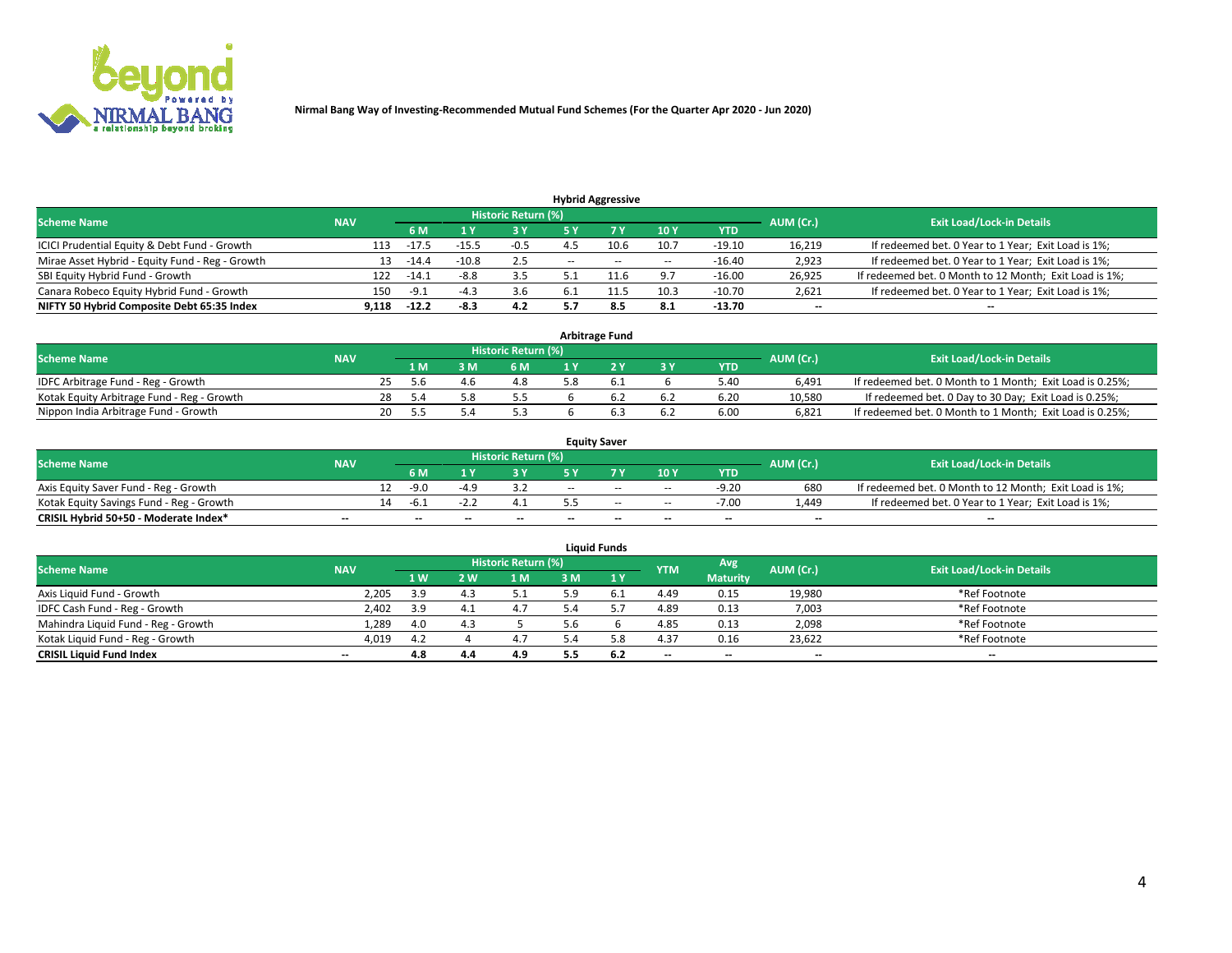

| <b>Ultra Short Fund</b>                       |            |       |     |                     |       |                          |            |                 |           |                                  |  |  |  |  |
|-----------------------------------------------|------------|-------|-----|---------------------|-------|--------------------------|------------|-----------------|-----------|----------------------------------|--|--|--|--|
| Scheme Name                                   | <b>NAV</b> |       |     | Historic Return (%) |       |                          | <b>YTM</b> | Avg             | AUM (Cr.) | <b>Exit Load/Lock-in Details</b> |  |  |  |  |
|                                               |            | 1 M I |     | 6 M                 |       |                          |            | <b>Maturity</b> |           |                                  |  |  |  |  |
| IDFC Ultra Short Term Fund - Reg - Growth     | 12         | 6.7   |     | 6.2                 |       | $\overline{\phantom{m}}$ | 5.87       | 0.48            | 4,182     | Nil                              |  |  |  |  |
| Sundaram Ultra Short Term Fund - Reg - Growth |            |       |     |                     | $- -$ | $\sim$                   | 5.31       | 0.51            | 332       | Nil                              |  |  |  |  |
| L&T Ultra Short Term Fund - Growth            | 33         | 6.8   |     | 6.1                 |       |                          | 5.9        | 0.53            | 1,670     | Nil                              |  |  |  |  |
| <b>NIFTY Ultra Short Duration Debt Index</b>  | 4.086      | 6.9   | o.s | 6.3                 |       |                          | $- -$      | $-$             | $- -$     | $- -$                            |  |  |  |  |

| <b>Money Market Fund</b>                         |            |     |     |                            |     |     |                          |                 |           |                                  |  |  |  |  |
|--------------------------------------------------|------------|-----|-----|----------------------------|-----|-----|--------------------------|-----------------|-----------|----------------------------------|--|--|--|--|
| <b>Scheme Name</b>                               | <b>NAV</b> |     |     | <b>Historic Return (%)</b> |     |     | <b>YTM</b>               | Avg             | AUM (Cr.) | <b>Exit Load/Lock-in Details</b> |  |  |  |  |
|                                                  |            | 1 M | ١M  | 6 M                        |     | 3 Y |                          | <b>Maturity</b> |           |                                  |  |  |  |  |
| Aditya Birla Sun Life Money Manager Fund - Reg - | 271        |     |     | 6.6                        |     | 7.6 | 6.57                     | 0.80            | 8,318     | Nil                              |  |  |  |  |
| Growth                                           |            |     |     |                            |     |     |                          |                 |           |                                  |  |  |  |  |
| Franklin India Savings Fund - Growth             |            |     |     | 6.3                        |     |     | 6.57                     | 0.71            | 3,357     | Nil                              |  |  |  |  |
| Nippon India Money Market Fund - Growth          | 3,055      |     | 6.8 | 6.3                        |     |     | 6.22                     | 0.55            | 3,491     | Nil                              |  |  |  |  |
| <b>CRISIL Liquid Fund Index</b>                  | $- -$      | 4.9 |     | 5.6                        | 6.2 | $-$ | $\overline{\phantom{a}}$ | $- -$           | $- -$     | $-$                              |  |  |  |  |

| <b>Short Term Fund</b>                          |            |    |       |      |                            |      |      |            |                          |           |                                  |  |  |  |
|-------------------------------------------------|------------|----|-------|------|----------------------------|------|------|------------|--------------------------|-----------|----------------------------------|--|--|--|
| <b>Scheme Name</b>                              | <b>NAV</b> |    |       |      | <b>Historic Return (%)</b> |      |      | <b>YTM</b> | Avg                      | AUM (Cr.) | <b>Exit Load/Lock-in Details</b> |  |  |  |
|                                                 |            |    | 1 M   | 3 M  | 6 M                        | 1 Y  | Z3 V |            | <b>Maturity</b>          |           |                                  |  |  |  |
| Axis Short Term Fund - Growth                   |            | 22 | - 8.5 | 7.8  | 7.8                        |      | 7.6  | 6.92       | 2.90                     | 4,821     | Nil                              |  |  |  |
| HDFC Short Term Debt Fund - Growth              |            | 23 | 4.8   | 6.4  | 7.6                        |      | 7.9  | 6.85       | $\overline{\phantom{a}}$ | 11,204    | Nil                              |  |  |  |
| IDFC Bond Fund - Short Term Plan - Reg - Growth |            | 42 | 7.3   |      | 7.1                        |      | 7.6  | 6.52       | 2.31                     | 11,573    | Nil                              |  |  |  |
| Kotak Bond Short Term Fund - Reg - Growth       |            | 38 | 10.7  | 8.2  | 7.8                        | a a  |      | 7.04       | 3.00                     | 9,526     | Nil                              |  |  |  |
| L&T Short Term Bond Fund - Reg - Growth         |            | 20 | 13.6  | 10.7 | 8.6                        | 10.2 | 7.8  | 6.29       | 2.49                     | 4,778     | Nil                              |  |  |  |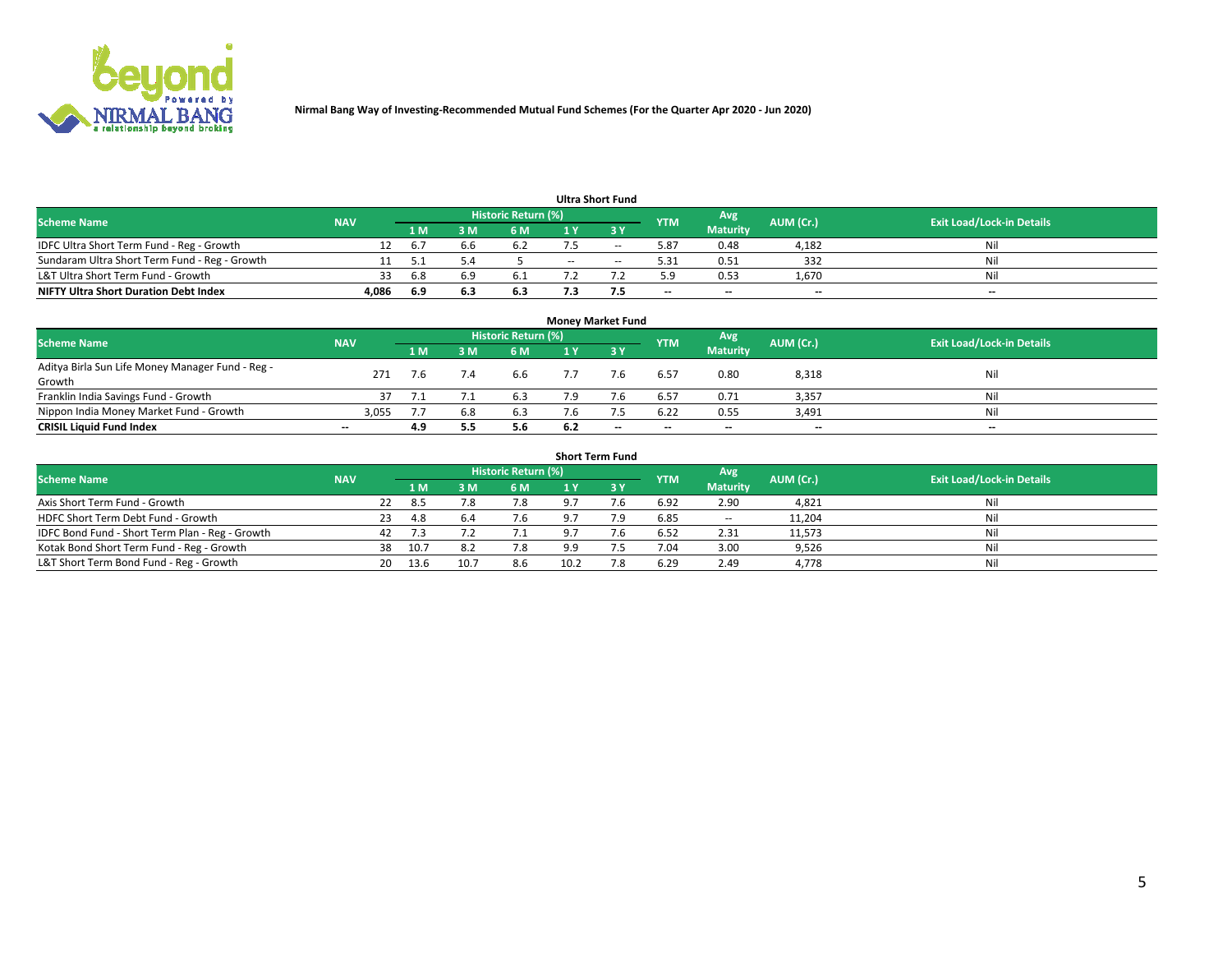

| <b>Low Duration Fund</b>                  |            |      |     |                      |  |  |            |                 |           |                                  |  |  |  |  |
|-------------------------------------------|------------|------|-----|----------------------|--|--|------------|-----------------|-----------|----------------------------------|--|--|--|--|
| <b>Scheme Name</b>                        | <b>NAV</b> |      |     | Historic Return (%)' |  |  | <b>YTM</b> | Avg             | AUM (Cr.) | <b>Exit Load/Lock-in Details</b> |  |  |  |  |
|                                           |            | '1 M | : M | 6 M                  |  |  |            | <b>Maturity</b> |           |                                  |  |  |  |  |
| Axis Treasury Advantage Fund - Growth     | 2,268      |      |     | ד∙ם                  |  |  | 6.52       | 1.20            | 4.229     | Nil                              |  |  |  |  |
| Canara Robeco Savings Fund - Reg - Growth |            | 6.5  |     | 0.1                  |  |  |            | 0.99            | 936       | Nil                              |  |  |  |  |
| IDFC Low Duration Fund - Reg - Growth     | 29         | 6.2  |     | 6.4                  |  |  | 5.93       | 1.31            | 4,391     | Nil                              |  |  |  |  |

| <b>Banking &amp; PSU Bond Funds</b>            |            |       |     |                            |      |  |            |                 |           |                                  |  |  |  |  |
|------------------------------------------------|------------|-------|-----|----------------------------|------|--|------------|-----------------|-----------|----------------------------------|--|--|--|--|
| <b>Scheme Name</b>                             | <b>NAV</b> |       |     | <b>Historic Return (%)</b> |      |  | <b>YTM</b> | Avg             | AUM (Cr.) | <b>Exit Load/Lock-in Details</b> |  |  |  |  |
|                                                |            | 1 M   | R M | 6 M                        |      |  |            | <b>Maturity</b> |           |                                  |  |  |  |  |
| Axis Banking & PSU Debt Fund - Growth          | 1.923      | 7.9   | 6.8 | 6.8                        | 10.3 |  | 6.50       | 2.40            | 13.089    | Nil                              |  |  |  |  |
| Kotak Banking and PSU Debt Fund - Reg - Growth | 47         | -8.6  |     |                            |      |  | 6.79       | 3.62            | 4.759     | Nil                              |  |  |  |  |
| IDFC Banking & PSU Debt Fund - Reg - Growth    | 18         | - Q 1 | ð., |                            |      |  | 6.52       | 2.99            | 13,751    | Nil                              |  |  |  |  |

| <b>Corporate Bond Funds</b>                         |            |      |      |                     |      |     |            |                 |           |                                                         |  |  |  |  |
|-----------------------------------------------------|------------|------|------|---------------------|------|-----|------------|-----------------|-----------|---------------------------------------------------------|--|--|--|--|
| <b>Scheme Name</b>                                  | <b>NAV</b> |      |      | Historic Return (%) |      |     | <b>YTM</b> | Avg             | AUM (Cr.) | <b>Exit Load/Lock-in Details</b>                        |  |  |  |  |
|                                                     |            | 1 M. | 3 M  | 6 M                 |      |     |            | <b>Maturity</b> |           |                                                         |  |  |  |  |
| ICICI Prudential Corporate Bond Fund - Reg - Growth | 21         | 13.3 | 8.2  | 8.1                 | 9.9  | 7.8 | 6.98       | 3.18            | 11,736    | Nil                                                     |  |  |  |  |
| L&T Triple Ace Bond Fund - Reg - Growth             | 53.        | 14.0 | 13.4 | 12.2                | 15.2 | 8.9 | 7.16       | 8.06            | 3.169     | If redeemed bet. 0 Month to 3 Month; Exit Load is 0.5%; |  |  |  |  |
| Kotak Corporate Bond Fund - Std - Growth            | 2,707      | -6.4 |      | 6.6                 | 9.1  |     | 6.49       | 1.60            | 4,306     | Nil                                                     |  |  |  |  |

|                                                   |            |    |         |                     |     | <b>Credit Risk Fund</b> |            |                 |           |                                                           |
|---------------------------------------------------|------------|----|---------|---------------------|-----|-------------------------|------------|-----------------|-----------|-----------------------------------------------------------|
| <b>Scheme Name</b>                                | <b>NAV</b> |    |         | Historic Return (%) |     |                         | <b>YTM</b> | Avg             | AUM (Cr.) | <b>Exit Load/Lock-in Details</b>                          |
|                                                   |            |    | 1 M.    | <b>6M</b>           |     | -3 Y                    |            | <b>Maturity</b> |           |                                                           |
| <b>ICICI Prudential Credit Risk Fund - Growth</b> |            | 22 | -4.5    | 6.9                 | 8.7 |                         | 9.38       | 2.25            | 11,994    | If redeemed bet. 0 Year to 1 Year; Exit Load is 1%;       |
| Kotak Credit Risk Fund - Reg - Growth             |            |    | $-25.5$ | $-0.4$              |     |                         | 8.76       | 2.65            | 4,798     | If redeemed bet. 0 Year to 1 Year; Exit Load is 1%;       |
|                                                   |            |    |         |                     |     |                         |            |                 |           | If redeemed bet. 0 Month to 12 Month; Exit Load is 3%; If |
| SBI Credit Risk Fund - Growth                     |            | 32 | $-9.9$  | 3.7                 | 6.5 | 6.1                     | 8.77       | 2.78            | 4,929     | redeemed bet. 12 Month to 24 Month; Exit Load is 1.5%; If |
|                                                   |            |    |         |                     |     |                         |            |                 |           | redeemed bet. 24 Month to 36 Month; Exit Load is 0.75%;   |